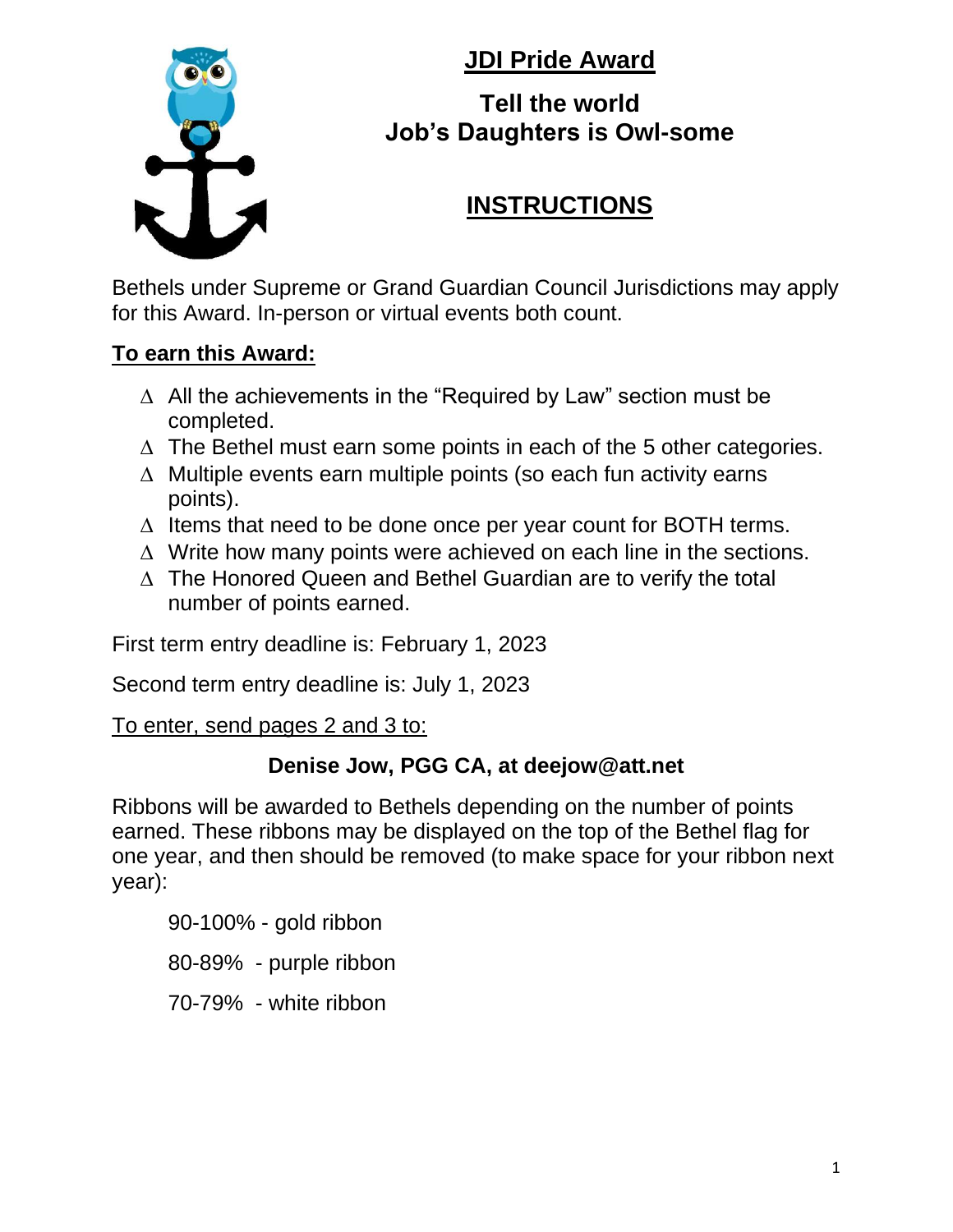

## **JDI Pride Award**

## **Tell the world Job's Daughters is Owl-some**



| <b>Categories</b>         | <b>Achievements</b>                                                                                                                                                                             |  |  |
|---------------------------|-------------------------------------------------------------------------------------------------------------------------------------------------------------------------------------------------|--|--|
| <b>Points</b>             | <b>Required by Law</b>                                                                                                                                                                          |  |  |
| Date                      | Majority or Obligation once per year.                                                                                                                                                           |  |  |
| Date                      | Initiation once per term.                                                                                                                                                                       |  |  |
| Date                      | Special ceremony or event honoring Mother Mick in March.                                                                                                                                        |  |  |
| Date                      | Attend Bethel Worship service or Spiritual gathering once per term.                                                                                                                             |  |  |
| Date                      | Line officers attend a portion of each Bethel Guardian Council meeting.                                                                                                                         |  |  |
| Date                      | Plan and execute a project for the Education/Promotion Fund once per term.                                                                                                                      |  |  |
| Points /<br><b>Member</b> | <b>Membership</b>                                                                                                                                                                               |  |  |
| 100                       | Initiate a new member each term.                                                                                                                                                                |  |  |
| 100                       | Bring back an inactive member.                                                                                                                                                                  |  |  |
| 50                        | Have or form a Beehive.                                                                                                                                                                         |  |  |
| Points /                  | <b>Meetings</b>                                                                                                                                                                                 |  |  |
| <b>Meeting</b>            |                                                                                                                                                                                                 |  |  |
| 100                       | Have 100% attendance or an excused absence each term.                                                                                                                                           |  |  |
| 25                        | Each new member must satisfactorily pass proficiency lessons during the<br>term.                                                                                                                |  |  |
| 50                        | If all members of the Bethel have passed their proficiency lessons.                                                                                                                             |  |  |
| 25                        | Hold an activity before or after a meeting (fun, project, rehearsal, singing, etc.)                                                                                                             |  |  |
|                           | Refreshments / social time before or after meeting.                                                                                                                                             |  |  |
| 50                        | Host a special meeting with a ceremony or event for a Masonic Family group.                                                                                                                     |  |  |
| 50                        | Hold an open meeting with friends / Bees for promotion at least once each<br>term.                                                                                                              |  |  |
| 50                        | Hold a special meeting for PHQs / MMs.                                                                                                                                                          |  |  |
| 15                        | Correspond with another Bethel / Jurisdiction.                                                                                                                                                  |  |  |
| 25/50                     | Attend another Bethel's meeting (in person or virtually). 25 points for a Bethel<br>within your country; 50 points for a meeting with a jurisdiction from another<br>country.                   |  |  |
| <b>Points / Event</b>     | <b>Fraternal / Promotion</b>                                                                                                                                                                    |  |  |
| 100                       | Attend an installation of a Masonic group (besides Job's Daughters); if you<br>cannot attend an installation (because it is a closed installation), send a<br>congratulatory card to the group. |  |  |
| 100                       | Send a letter of introduction to Masonic bodies in the area, explaining what JDI<br>is, and ask what the Bethel can do for them.                                                                |  |  |
| 100                       | Participate in a public event and advertise Job's Daughters.                                                                                                                                    |  |  |
| 100                       | Support a service or charity event that your Masonic family supports.                                                                                                                           |  |  |
| 100                       | Publish a Bethel newsletter / CLOSED Facebook page or communication<br>method for Bethel members and interested Masonic groups.                                                                 |  |  |
| 100                       | Publish an article about the Bethel in a Masonic family publication.                                                                                                                            |  |  |
| 100                       | Work at a Masonic family event.                                                                                                                                                                 |  |  |